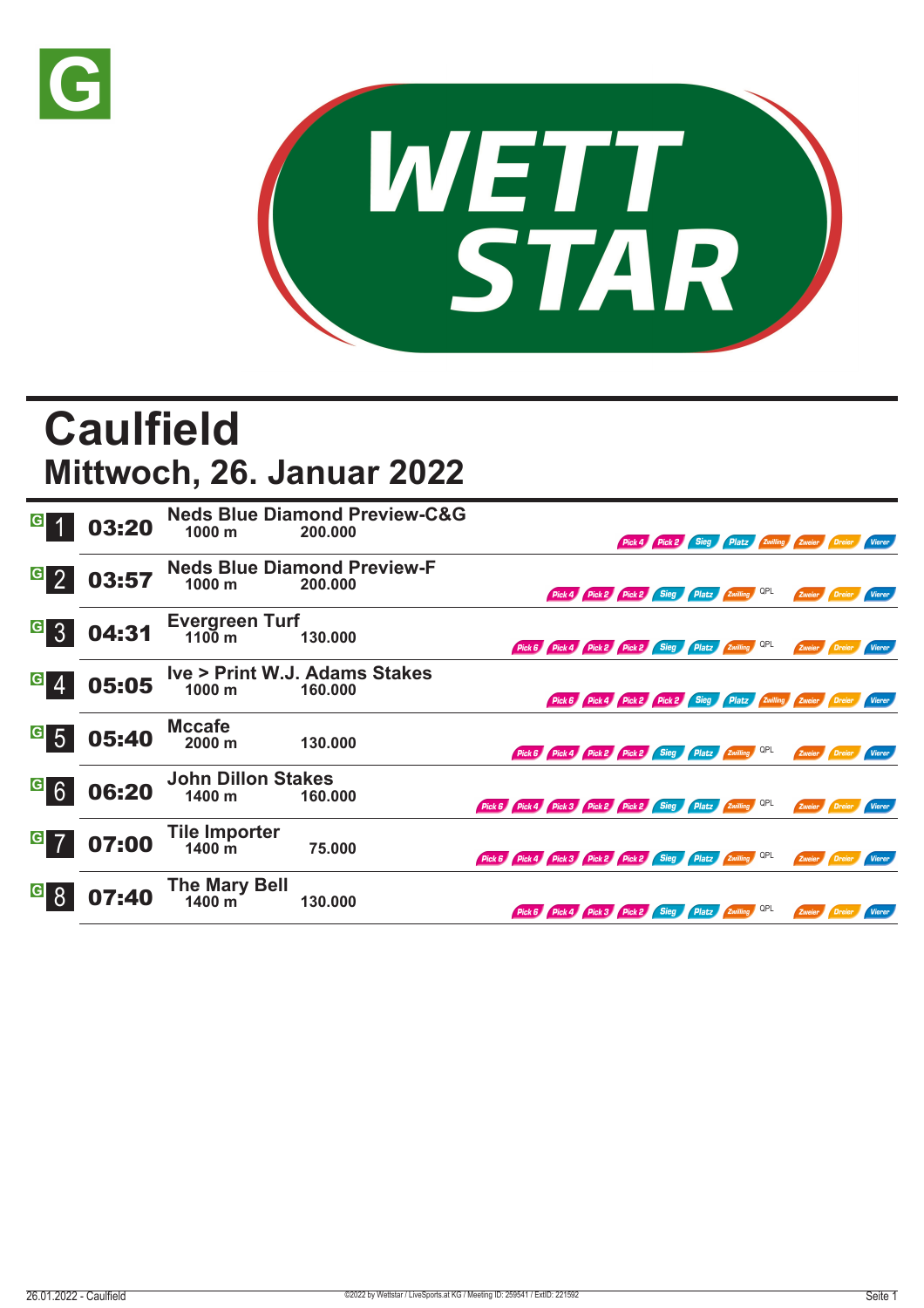| Adandiman<br>Age Of Chivalry<br>Alpha Sky<br>Aoife<br>Apres La Mer<br>Asfoora<br>Ayahuasca<br>Berry Bubbly<br><b>Biometric</b><br><b>Bistro</b><br>Cannoli<br>Chantrea<br>Comica<br>Crosshaven<br><b>Crowning Moment</b>                                  | 7<br>6<br>$\overline{7}$<br>2<br>8<br>3<br>8<br>2<br>6<br>2<br>$\overline{2}$<br>5<br>8<br>6<br>1 | Dance To Dubai<br>Daumier<br>Designer Chef<br><b>Dirty Deeds</b><br>El Misk<br>Enthaar<br>Esta La Roca<br>Excelida<br>For Real Life<br>Force Of Will<br>Ghumaama<br>Groundswell<br>l'mlovin'ya<br>Jewellery<br>Jillette | 8<br>5<br>5<br>6<br>3<br>5<br>3<br>6<br>$\overline{\mathbf{c}}$<br>2<br>3                                                                              | Kanzai<br>Kings Full<br>Latizia<br>Libbyangel<br>Lighthouse<br>Madam Superior<br>Mark Of The Man<br>Michelotti<br>Miss Roseiano<br>More Than Exceed<br>Mossman Gorge<br>New Choice<br>No Crying<br>Open Minded<br>Our August Rose | 8<br>$\frac{5}{2}$<br>8<br>6<br>8<br>$\overline{7}$<br>1<br>$\overline{2}$<br>6<br>$\overline{4}$<br>$\overline{7}$<br>$\sqrt{3}$<br>6<br>8                        | Over The Sky<br>Paperboy<br>Philosopher<br>Playoffs<br>Poiema<br>Queen Maeve<br>Rampant Lion<br>Rathlin<br>Saint Of Katowice<br>San Telmos Fire<br>Sartorial Splendor<br>Satin Love<br>Sensationalisation<br>Shiriki<br>Show Some Decorum | $\overline{7}$<br>$\mathbf{1}$<br>5<br>$\overline{2}$<br>$\mathbf{1}$<br>$\overline{7}$<br>$\overline{7}$<br>3<br>4<br>$\overline{2}$<br>8<br>3 | So Risque<br>Somerset Maugham<br>Streetcar Stranger<br>Suricate<br>$\overline{2}$<br>The Marg Factor<br>The Stager<br>Thron Bone<br><b>Thunder Point</b><br><b>Unique Artist</b><br>Va Via<br>Vegas Knight<br>Waltz On By<br>Wegobam<br>Witchfulthinking<br>$\overline{7}$<br>Written Swoosh | 7<br>5<br>$\overline{4}$<br>3<br>8<br>$\overline{7}$<br>$\overline{7}$<br>52586<br>$\overline{2}$ |
|-----------------------------------------------------------------------------------------------------------------------------------------------------------------------------------------------------------------------------------------------------------|---------------------------------------------------------------------------------------------------|-------------------------------------------------------------------------------------------------------------------------------------------------------------------------------------------------------------------------|--------------------------------------------------------------------------------------------------------------------------------------------------------|-----------------------------------------------------------------------------------------------------------------------------------------------------------------------------------------------------------------------------------|--------------------------------------------------------------------------------------------------------------------------------------------------------------------|-------------------------------------------------------------------------------------------------------------------------------------------------------------------------------------------------------------------------------------------|-------------------------------------------------------------------------------------------------------------------------------------------------|----------------------------------------------------------------------------------------------------------------------------------------------------------------------------------------------------------------------------------------------------------------------------------------------|---------------------------------------------------------------------------------------------------|
| WANN STARTET IHR JOCKEY / FAHRER<br>Alana Kelly<br><b>Craig Newitt</b><br>Damien Oliver<br>J Allen<br>Jamie Mott<br>Josh Richards<br>Linda Meech<br>Mark Zahra<br>Mitchell Aitken<br>Thomas Stockdale                                                     | 7,8<br>1,2,8<br>1,2,3,8<br>2,5,6,7,8<br>6,7<br>3, 5, 7, 8<br>5.7<br>2,3,4,7,8<br>3<br>3, 5, 7     |                                                                                                                                                                                                                         | <b>Blaike Mcdougall</b><br>Craig Williams<br>Damien Thornton<br>J Noonan<br>Joe Bowditch<br>Jye Mcneil<br>Logan Mcneil<br>Patrick Moloney<br>Zac Spain | Matthew Cartwright                                                                                                                                                                                                                | $\overline{2}$<br>1,5<br>2,6,7,8<br>8<br>4<br>1,2,3,4,6<br>8<br>5,7<br>2,6<br>2,5                                                                                  |                                                                                                                                                                                                                                           | <b>Brett Prebble</b><br>Damian Lane<br>H Coffey<br>Jamie Kah<br>Jordan Childs<br>Laura Lafferty<br>Madison Lloyd<br>Michael Dee<br>Tahlia Hope  | 2.6<br>1,2,3,4,5,6,7,8<br>6,8<br>1,2,4,5,7<br>2,3,5<br>7<br>$\overline{7}$<br>2,6,8                                                                                                                                                                                                          |                                                                                                   |
| <b>WANN STARTET IHR TRAINER</b><br>A & S Freedman<br>Archie Alexander<br>C Vidotto & C Beasy<br>Danny O'Brien<br>Henry Dwyer<br>Leon & Troy Corstens<br>M J Ellerton<br><b>Michael Kent</b><br>Nigel Blackiston<br>R Griffiths & M De Kock<br>Symon Wilde | 1,2,3,6,7<br>5<br>7<br>5<br>3<br>3,8<br>2<br>8<br>8<br>1,2<br>$\overline{7}$                      | Aaron Purcell<br>Ben & Jd Hayes<br>David Jolly<br>James Cummings<br><b>Lindsey Smith</b><br>Mark Webb<br>Michael Moroney<br>Peter Gelagotis<br>Robert Hickmott<br>Tom Dabernig                                          |                                                                                                                                                        | 5,7<br>6.7<br>Ciaron Maher & David Eustac 2,4,5,6,7,8<br>4<br>2<br>5<br>$\mathbf 5$<br>2,3<br>2,8<br>7,8<br>$\overline{7}$                                                                                                        | Andrew Bobbin<br><b>Brent Stanley</b><br>Clayton Douglas<br>Dean Binaisse<br>Jerome Hunter<br>Lloyd Kennewell<br><b>Matthew Dale</b><br>Peter Moody<br>Simon Zahra | 8<br>2<br>1<br>8<br>Mick Price & Michael Kent Jnr 2.7.8                                                                                                                                                                                   | 1,2,8<br>5,6,7                                                                                                                                  | <b>Andrew Noblet</b><br>C Little & M Lindsay<br>Clinton Mcdonald<br>Gavin Bedggood<br>John Sadler<br>M & L Cerchi<br>Michael Cornish & Donna Ga<br>Mitchell Freedman<br><b>Phillip Stokes</b><br>Stephen Brown                                                                               | 6<br>5<br>3<br>3,7<br>4<br>3<br>2,5,6<br>7                                                        |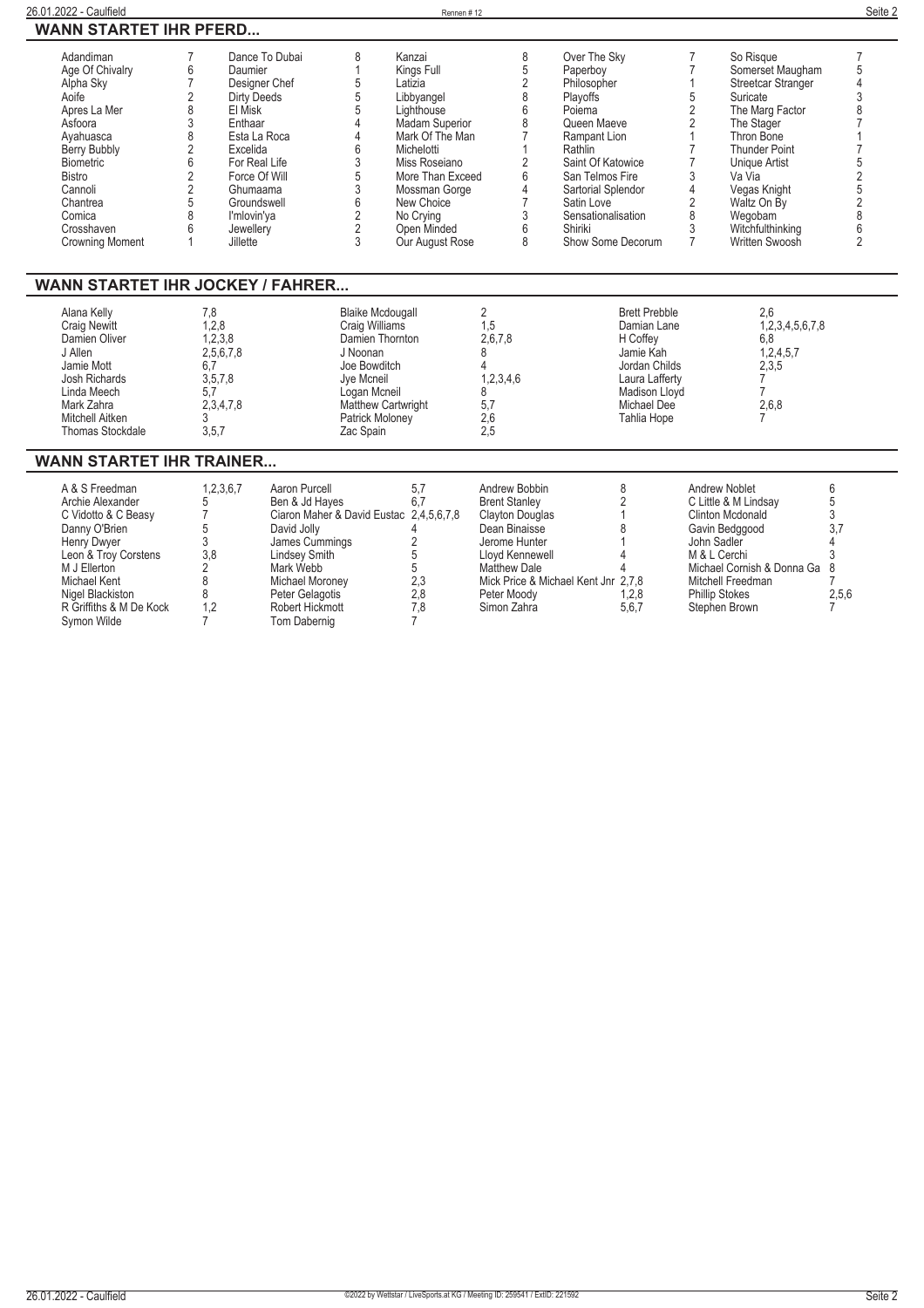|                     | 26.01.2022 - Caulfield                                                                        | Rennen#1                                                       | Seite 3 |
|---------------------|-----------------------------------------------------------------------------------------------|----------------------------------------------------------------|---------|
| $\overline{G}$      | 1000 m<br>200.000                                                                             | <b>Neds Blue Diamond Preview-C&amp;G</b><br>Rennpreis: 200.000 |         |
| 03:20               |                                                                                               |                                                                |         |
| 1000                | <b>Sieg</b><br><b>Platz</b><br>Zwilling<br>Zweier                                             | Pick 2 Pick 4<br><b>Dreier</b><br><b>Vierer</b>                |         |
| ◢<br>58.0           | <b>Philosopher</b><br>2j. ch H (Zoustar - Lone)<br>Trainer: A & S Freedman                    |                                                                |         |
| Box: 2<br>ML: 205,0 | <b>Damien Oliver</b>                                                                          |                                                                |         |
| n<br>56.0           | <b>Rampant Lion</b><br>2j. b H (Frankel - Furnival)<br>Trainer: Peter Moody<br>۵              |                                                                |         |
| Box: 3<br>ML: 25,0  | Jamie Kah                                                                                     |                                                                |         |
| 3<br>56.0           | <b>Crowning Moment</b> 2j. ch W (Pariah - Kenzie)<br>Trainer: Clayton Douglas<br>Q            |                                                                |         |
| Box: 5<br>ML: 501,0 | <b>Craig Newitt</b>                                                                           |                                                                |         |
| 4<br>56.0           | <b>Daumier</b><br>2j. b H (Epaulette - Illustrate)<br>Trainer: A & S Freedman                 |                                                                |         |
| Box: 4<br>ML: 5,0   | <b>Damian Lane</b>                                                                            |                                                                |         |
| 5<br>56.0           | <b>Michelotti</b><br>2j. ch W (Sebring - Sandrelli)<br>Trainer: R Griffiths & M De Kock<br>öQ |                                                                |         |
| Box: 6<br>ML: 12,0  | <b>Jye Mcneil</b>                                                                             |                                                                |         |
| 6<br>56.0           | <b>Thron Bone</b><br>2j. b W (Thronum - Thorsborne)<br>Trainer: Jerome Hunter                 |                                                                |         |
| Box: 1<br>ML: 31,0  | <b>Craig Williams</b>                                                                         |                                                                |         |
| Ergebnis:           | Quoten:                                                                                       |                                                                |         |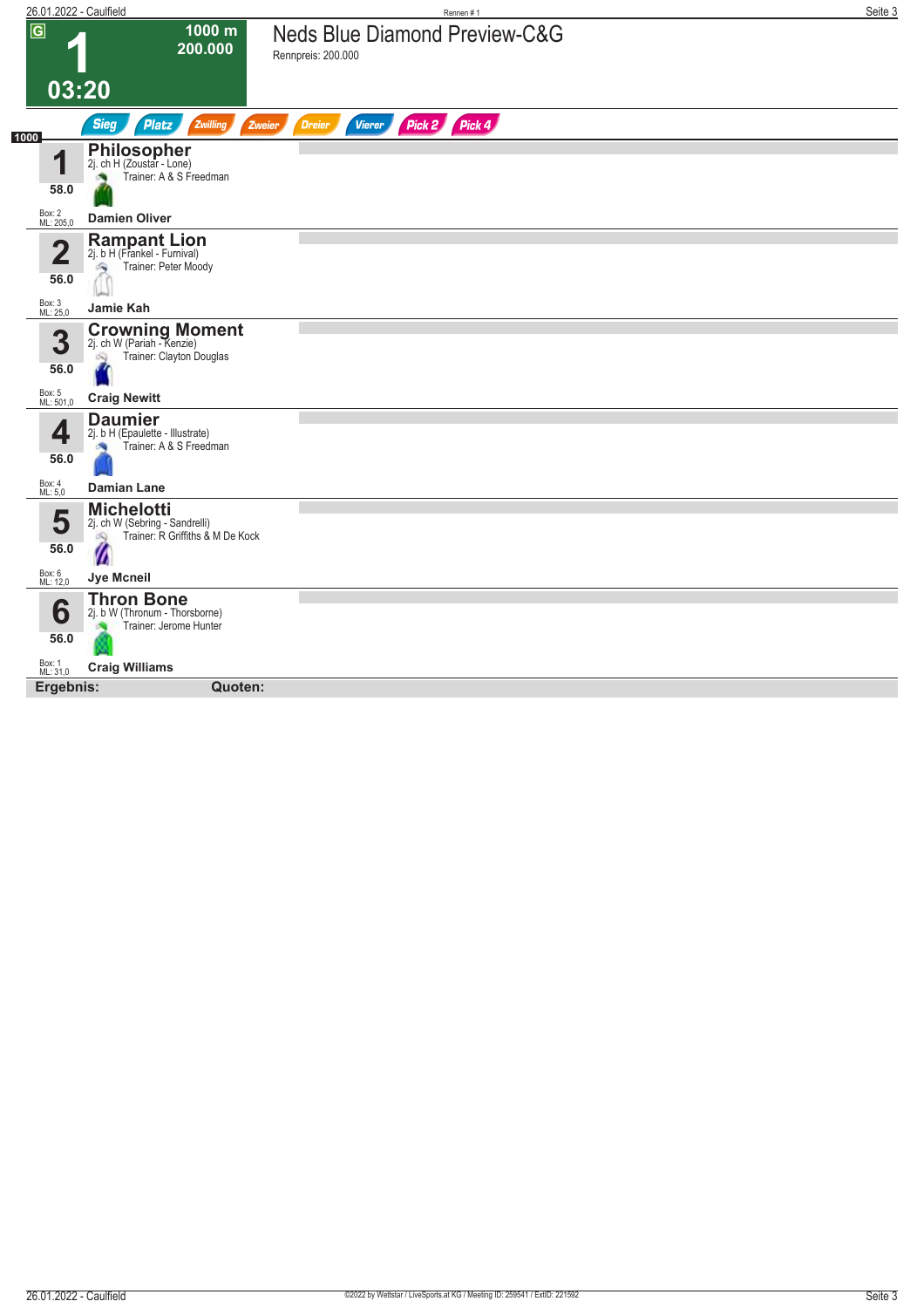|                         | 26.01.2022 - Caulfield                                                                                                        | Rennen #2                                                        | Seite 4 |
|-------------------------|-------------------------------------------------------------------------------------------------------------------------------|------------------------------------------------------------------|---------|
| $\overline{G}$          | 1000 m<br>200.000<br>03:57                                                                                                    | <b>Neds Blue Diamond Preview-F</b><br>Rennpreis: 200.000         |         |
|                         | QPL<br>Zwilling<br><b>Sieg</b><br><b>Platz</b>                                                                                | Pick 2 Pick 2 Pick 4<br><b>Dreier</b><br><b>Vierer</b><br>Zweier |         |
| 1000                    | Latizia                                                                                                                       |                                                                  |         |
| 4                       | 2j. b S (Capitalist - Spanish Pipedream)<br>Trainer: Ciaron Maher & David Eustace<br>a,<br>58.0<br>A                          |                                                                  |         |
| Box: 14<br>ML: 5,0      | J Allen                                                                                                                       |                                                                  |         |
| $\overline{\mathbf{2}}$ | <b>Satin Love</b><br>2j. b S (Snitzel - Madame Andree)<br>Trainer: A & S Freedman<br>×,<br>56.0<br>M.                         |                                                                  |         |
| Box: 12<br>ML: 95,0     | <b>Mark Zahra</b>                                                                                                             |                                                                  |         |
| 3                       | Va Via<br>2j. b S (Astern - Transfers)<br>Trainer: James Cummings<br>56.0                                                     |                                                                  |         |
| Box: 9<br>ML: 31,0      | <b>Damien Oliver</b>                                                                                                          |                                                                  |         |
| 4                       | <b>Bistro</b><br>2j. b S (Street Boss - Estaminet)<br>Trainer: A & S Freedman<br>Ñ<br>56.0                                    |                                                                  |         |
| Box: 3<br>ML: 85,0      | Jye Mcneil                                                                                                                    |                                                                  |         |
|                         | <b>Jewellery</b><br>2j. br S (Lonhro - Cameo)<br>5<br>Trainer: James Cummings<br>56.0                                         |                                                                  |         |
| Box: 11<br>ML: 37,0     | <b>Damian Lane</b>                                                                                                            |                                                                  |         |
|                         | <b>Poiema</b><br>6<br>2j. ch S (Territories - Isabeau)<br>Trainer: Michael Moroney<br>56.0                                    |                                                                  |         |
| Box: 5<br>ML: 81,0      | Zac Spain                                                                                                                     |                                                                  |         |
|                         | <b>Aoife</b><br>2j. ch S (Maurice - Aghna)<br>Trainer: Brent Stanley<br>56.0                                                  |                                                                  |         |
| Box: 1<br>ML: 31,0      | <b>Michael Dee</b>                                                                                                            |                                                                  |         |
| 8                       | <b>Berry Bubbly</b><br>2j. b S (Redoute's Choice - Bubbleberry)<br>Trainer: R Griffiths & M De Kock<br>Q<br>56.0              |                                                                  |         |
| Box: 6<br>ML: 31,0      | Jamie Kah                                                                                                                     |                                                                  |         |
| 9                       | <b>Cannoli</b><br>2j. b/br S (I Am Invincible - Custard)<br>Trainer: Mick Price & Michael Kent Jnr<br><b>CONTRACT</b><br>56.0 |                                                                  |         |
| Box: 13<br>ML: 501,0    | <b>Patrick Moloney</b>                                                                                                        |                                                                  |         |
| 1                       | I'mlovin'ya<br>2j. b S (Capitalist - Loveyamadly)<br>U<br>Trainer: Mick Price & Michael Kent Jnr<br>56.0                      |                                                                  |         |
| Box: 7<br>ML: 13,0      | <b>Craig Newitt</b>                                                                                                           |                                                                  |         |
| 1                       | <b>Miss Roseiano</b><br>1<br>2j. b S (Exceed And Excel - Special Lover)<br>Trainer: Peter Gelagotis<br>56.0                   |                                                                  |         |
| Box: 10<br>ML: 65,0     | <b>Jordan Childs</b>                                                                                                          |                                                                  |         |
|                         | <b>Queen Maeve</b><br>2j. b S (Fastnet Rock - Royal Glow)<br>Z.<br>Trainer: M J Ellerton<br>56.0                              |                                                                  |         |
| Box: 4<br>ML: 26,0      | <b>Damien Thornton</b>                                                                                                        |                                                                  |         |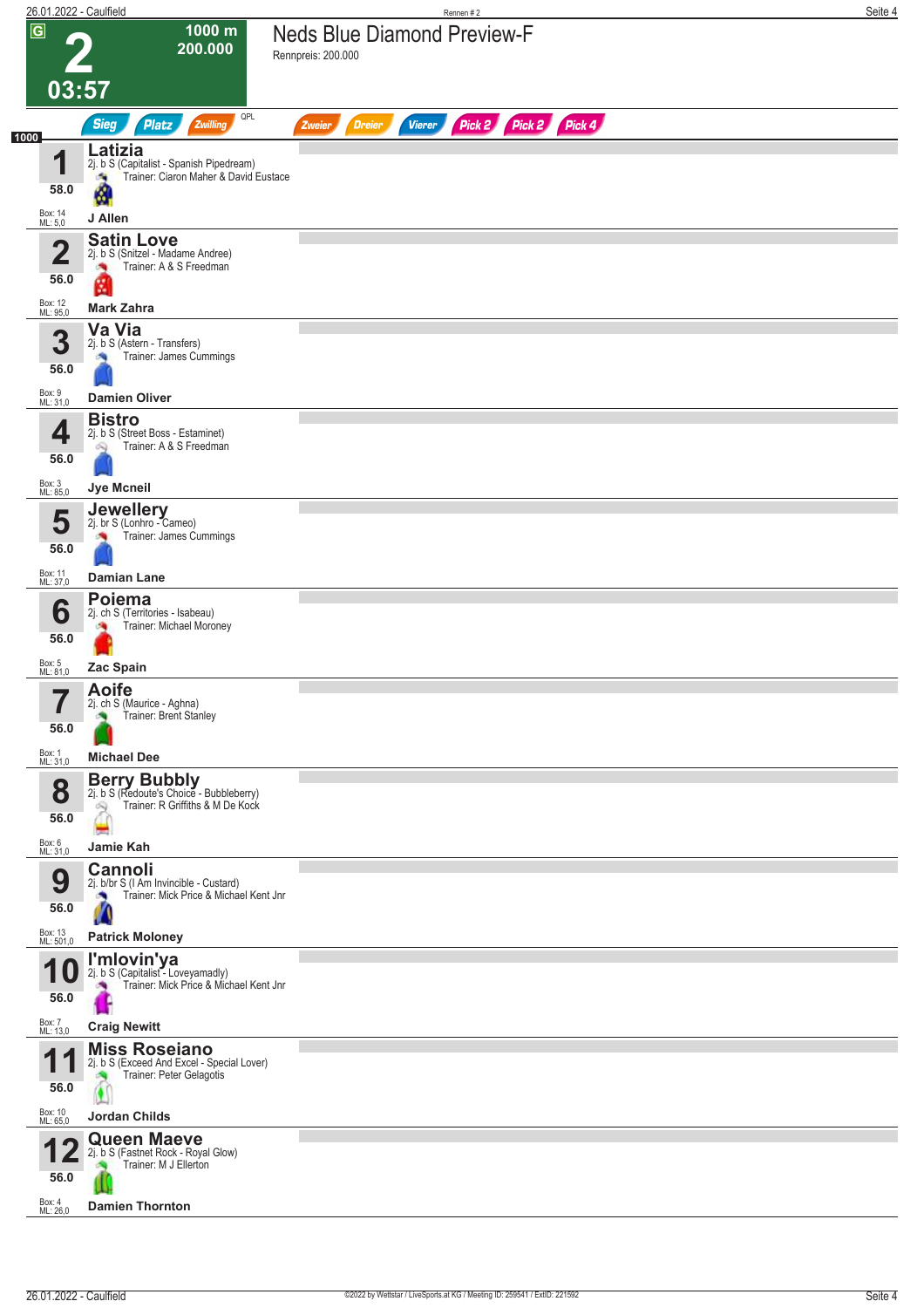| 26.01.2022 - Caulfield                                                                                                                         | Rennen#2                                                  | Seite 5 |
|------------------------------------------------------------------------------------------------------------------------------------------------|-----------------------------------------------------------|---------|
| $\overline{G}$<br>$1000 \text{ m}$<br>200.000                                                                                                  | <b>Neds Blue Diamond Preview-F</b><br>Rennpreis: 200.000  |         |
| 03:57                                                                                                                                          |                                                           |         |
| QPL<br><b>Sieg</b><br>Zwilling<br><b>Platz</b>                                                                                                 | Pick 2 Pick 2 Pick 4<br>Dreier<br><b>Vierer</b><br>Zweier |         |
| Discribed <b>Divides Configure 1</b><br>2j. b S (I Am Invincible - Stay With Me)<br><b>Configure 1</b> Trainer: Peter Moody<br>13<br>56.0<br>里 |                                                           |         |
| Box: 8<br>ML: 14,0<br><b>Blaike Mcdougall</b>                                                                                                  |                                                           |         |
| <b>Written Swoosh</b><br>2j. br S (Written Tycoon - Cocoa Doll)<br>Trainer: Phillip Stokes<br>56.0                                             |                                                           |         |
| Box: 2<br>ML: 18,0<br><b>Brett Prebble</b>                                                                                                     |                                                           |         |
| Ergebnis:<br>Quoten:                                                                                                                           |                                                           |         |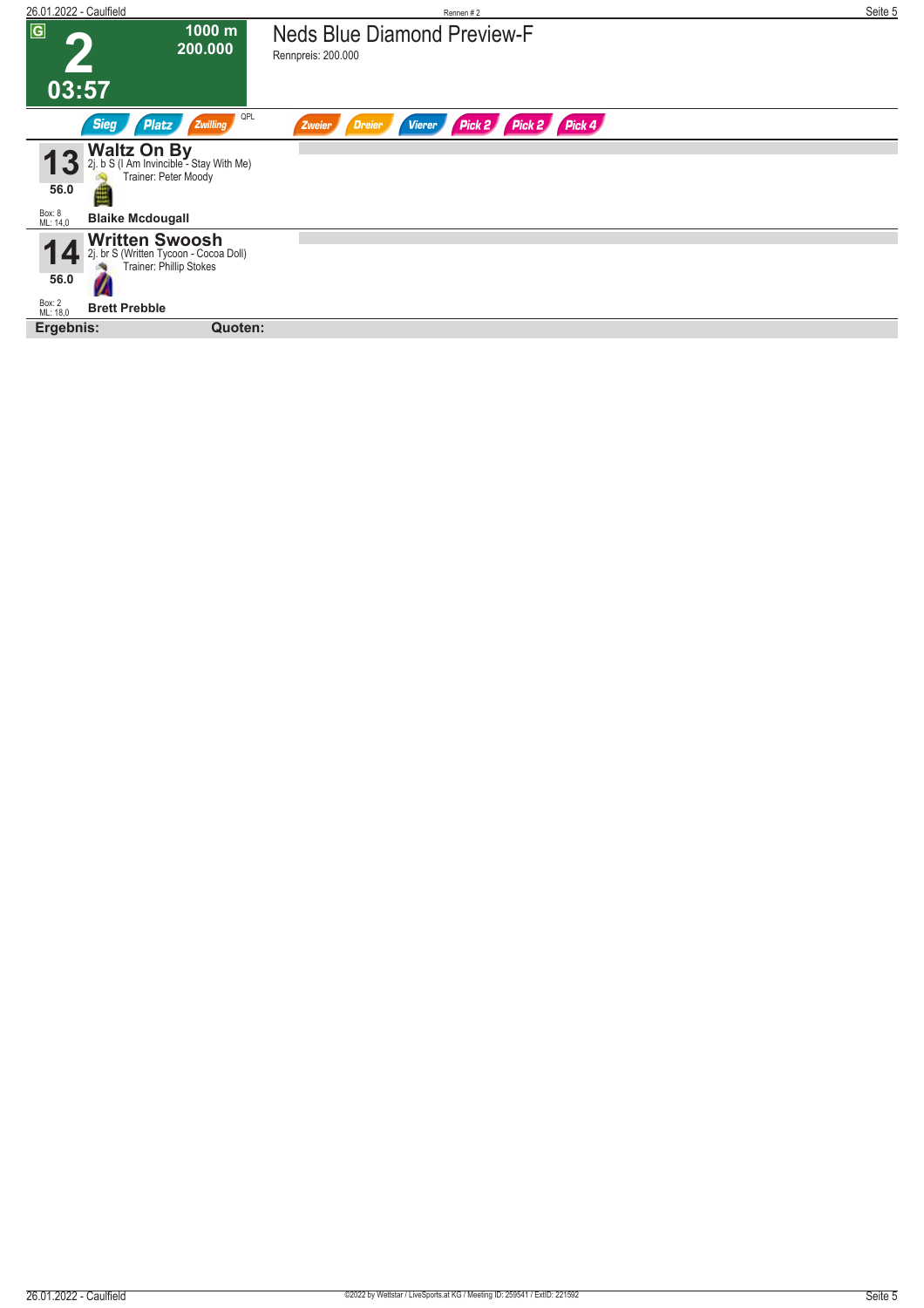| 26.01.2022 - Caulfield     |                                                                                                       | Rennen #3                                                               | Seite 6 |
|----------------------------|-------------------------------------------------------------------------------------------------------|-------------------------------------------------------------------------|---------|
| $\overline{G}$             | 1100 m<br>130.000                                                                                     | Evergreen Turf<br>Rennpreis: 130.000                                    |         |
| 04:31                      |                                                                                                       |                                                                         |         |
|                            | QPL<br>Sieg<br>Zwilling<br><b>Platz</b>                                                               | Pick 2 Pick 2 Pick 4 Pick 6<br><b>Dreier</b><br><b>Vierer</b><br>Zweier |         |
| 1100<br>一个                 | <b>Jillette</b><br>3j. br S (Shamus Award - Regrowth)<br>Trainer: M & L Cerchi<br>×                   |                                                                         |         |
| 59.0                       | U                                                                                                     |                                                                         |         |
| Box: 1<br>ML: 39,0         | <b>Thomas Stockdale</b>                                                                               |                                                                         |         |
| $\overline{2}$<br>58.5     | <b>Asfoora</b><br>3j. b/br S (Flying Artie - Golden Child)<br>Trainer: Henry Dwyer                    |                                                                         |         |
| Box: 7<br>ML: 42,0         | <b>Mitchell Aitken</b>                                                                                |                                                                         |         |
| 3<br>56.5                  | <b>For Real Life</b><br>3j. ch S (Capitalist - Typing)<br>Trainer: Leon & Troy Corstens<br>啕<br>Μ     |                                                                         |         |
| Box: 4<br>ML: 48,0         | <b>Damien Oliver</b>                                                                                  |                                                                         |         |
| 4<br>56.5                  | Ghumaama<br>3j. b S (Medaglia D'oro - Moqla)<br>Trainer: Gavin Bedggood<br>dia.                       |                                                                         |         |
| Box: 8<br>ML: 55,0         | <b>Josh Richards</b>                                                                                  |                                                                         |         |
| 5<br>56.5                  | <b>San Telmos Fire</b><br>3j. br S (Brazen Beau - Rocket Commander)<br>Trainer: Clinton Mcdonald<br>Q |                                                                         |         |
| Box: 6<br>ML: 18,0         | <b>Damian Lane</b>                                                                                    |                                                                         |         |
| 6<br>56.5                  | <b>Suricate</b><br>3j. b S (Exceed And Excel - Antelucan)<br>Trainer: A & S Freedman                  |                                                                         |         |
| Box: 3<br>ML: 55,0         | <b>Mark Zahra</b>                                                                                     |                                                                         |         |
| $\rightarrow$<br>I<br>56.0 | <b>Shiriki</b><br>3j. b S (Exceed And Excel - Medaglia Valore)<br>Trainer: Michael Moroney            |                                                                         |         |
| Box: 5<br>ML: 26,0         | Jordan Childs                                                                                         |                                                                         |         |
| 8<br>55.5                  | No Crying<br>3j. b S (Exceed And Excel - Ocean Of Tears)<br>Trainer: A & S Freedman<br>Ŵ              |                                                                         |         |
| Box: 2<br>ML: 18,0         | Jye Mcneil                                                                                            |                                                                         |         |
| Ergebnis:                  | Quoten:                                                                                               |                                                                         |         |
|                            |                                                                                                       |                                                                         |         |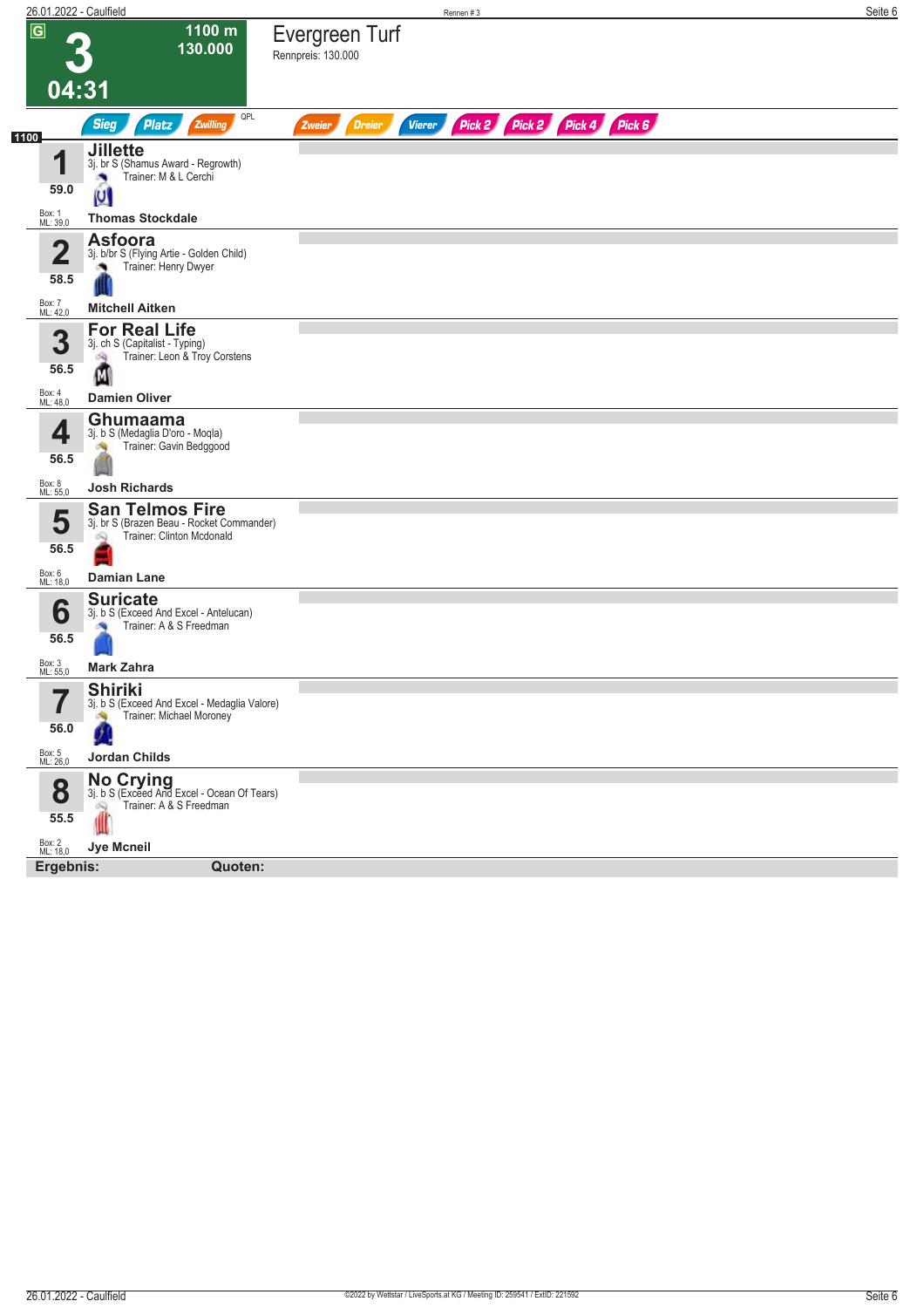| $\overline{G}$      |                                                                                                            |                                                               |  |
|---------------------|------------------------------------------------------------------------------------------------------------|---------------------------------------------------------------|--|
|                     | 1000 m<br>160.000                                                                                          | Ive > Print W.J. Adams Stakes<br>Rennpreis: 160.000           |  |
|                     | 05:05                                                                                                      |                                                               |  |
| 1000                | <b>Sieg</b><br>Platz<br>Zwilling<br>Zweier                                                                 | Pick 2 Pick 2 Pick 4 Pick 6<br><b>Vierer</b><br><b>Dreier</b> |  |
| И                   | <b>Sartorial Splendor</b><br>5j. b/br W (Brazen Beau - Personal Ensign)<br>Trainer: John Sadler            |                                                               |  |
| 59.5                |                                                                                                            |                                                               |  |
| Box: 4<br>ML: 14,0  | <b>Damian Lane</b>                                                                                         |                                                               |  |
| Ω                   | <b>Streetcar Stranger</b><br>5j. b W (Stratum - Streetcar Isabelle)<br>Trainer: David Jolly                |                                                               |  |
| 58.5                |                                                                                                            |                                                               |  |
| Box: 1<br>ML: 46,0  | Jamie Kah                                                                                                  |                                                               |  |
| 3                   | <b>Enthaar</b><br>3j. b S (Written Tycoon - Final Agreement)<br>Trainer: Ciaron Maher & David Eustace<br>வ |                                                               |  |
| 57.5                |                                                                                                            |                                                               |  |
| Box: 2<br>ML: 165,0 | <b>Jye Mcneil</b>                                                                                          |                                                               |  |
| 4<br>57.5           | <b>Mossman Gorge</b><br>7j. b W (Mossman - Lesmartre)<br>Trainer: Matthew Dale<br>a,                       |                                                               |  |
|                     |                                                                                                            |                                                               |  |
| Box: 5<br>ML: 14,0  | <b>Mark Zahra</b>                                                                                          |                                                               |  |
| 5                   | <b>Esta La Roca</b><br>4j. b S (El Roca - Camouflaged)<br>Trainer: Lloyd Kennewell                         |                                                               |  |
| 56.0                |                                                                                                            |                                                               |  |
| Box: 3<br>ML: 46,0  | <b>Joe Bowditch</b>                                                                                        |                                                               |  |
| Ergebnis:           | Quoten:                                                                                                    |                                                               |  |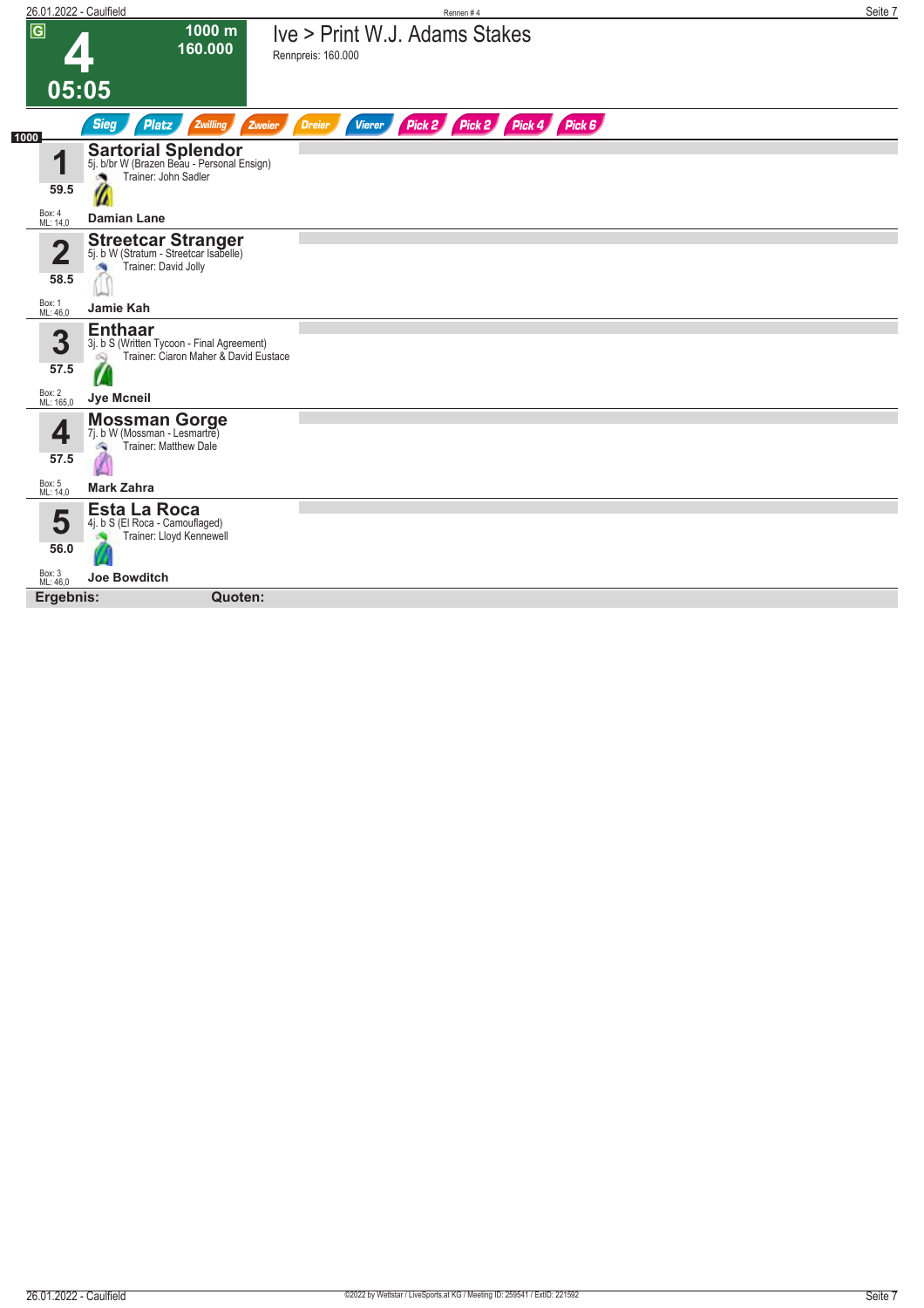| 26.01.2022 - Caulfield  |                                                                                                     | Rennen#5                                                                | Seite 8 |
|-------------------------|-----------------------------------------------------------------------------------------------------|-------------------------------------------------------------------------|---------|
| $\overline{\mathsf{G}}$ | 2000 m<br>130.000                                                                                   | Mccafe<br>Rennpreis: 130.000                                            |         |
|                         |                                                                                                     |                                                                         |         |
| 05:40                   |                                                                                                     |                                                                         |         |
| 2000                    | QPL<br>Sieg<br>Zwilling<br><b>Platz</b>                                                             | Pick 2 Pick 2 Pick 4 Pick 6<br><b>Dreier</b><br><b>Vierer</b><br>Zweier |         |
| 1                       | <b>Designer Chef</b> 6j. b W (Master Of Design - Global Heights)                                    |                                                                         |         |
| 58.0                    | Trainer: Mark Webb<br>$\infty$                                                                      |                                                                         |         |
| Box: 9<br>ML: 13,0      | <b>Craig Williams</b>                                                                               |                                                                         |         |
| $\overline{\mathbf{2}}$ | <b>El Misk</b><br>6j. b W (Dansili - Igugu)                                                         |                                                                         |         |
| 57.5                    | Trainer: Archie Alexander                                                                           |                                                                         |         |
| Box: 7<br>ML: 13,0      | J Allen                                                                                             |                                                                         |         |
| 3                       | <b>Chantrea</b>                                                                                     |                                                                         |         |
| 57.0                    | 5j. ch S (Puissance De Lune - Mosse)<br>Trainer: Lindsey Smith                                      |                                                                         |         |
| Box: 10<br>ML: 5,0      | <b>Thomas Stockdale</b>                                                                             |                                                                         |         |
|                         | <b>Playoffs</b>                                                                                     |                                                                         |         |
| 4                       | 5j. b W (Tavistock - Lazaan)<br>Trainer: Ciaron Maher & David Eustace<br>ôQ                         |                                                                         |         |
| 57.0                    |                                                                                                     |                                                                         |         |
| Box: 3<br>ML: 13,0      | <b>Matthew Cartwright</b><br><b>Somerset Maugham</b>                                                |                                                                         |         |
| 5                       | 7j. b W (Galileo - Fire Lily)<br>Trainer: Danny Ó'Brien                                             |                                                                         |         |
| 57.0                    |                                                                                                     |                                                                         |         |
| Box: 5<br>ML: 5,0       | <b>Damian Lane</b><br><b>Dirty Deeds</b>                                                            |                                                                         |         |
| 6                       | 5j. b W (Dundeel - Purple Vein)<br>Trainer: Simon Zahra<br>$\sigma_{\rm R}$                         |                                                                         |         |
| 56.5                    | ŝ                                                                                                   |                                                                         |         |
| Box: 6<br>ML: 75,0      | <b>Josh Richards</b>                                                                                |                                                                         |         |
| 5<br>I                  | <b>Force Of Will</b><br>4j. b S (Power - Sade)<br>Trainer: Ciaron Maher & David Eustace<br>$\infty$ |                                                                         |         |
| 55.5                    |                                                                                                     |                                                                         |         |
| Box: 2<br>ML: 13,0      | Jamie Kah                                                                                           |                                                                         |         |
| 8                       | <b>Vegas Knight</b><br>5j. b/br W (Declaration Of War - Lycra Lass)                                 |                                                                         |         |
| 55.5                    | Trainer: C Little & M Lindsay<br>×                                                                  |                                                                         |         |
| Box: 8<br>ML: 31,0      | Jordan Childs                                                                                       |                                                                         |         |
| 9                       | <b>Kings Full</b><br>7j. b W (Galileo - Half Queen)                                                 |                                                                         |         |
| 55.0                    | Trainer: Aaron Purcell<br>×.                                                                        |                                                                         |         |
| Box: 1<br>ML: 21,0      | <b>Linda Meech</b>                                                                                  |                                                                         |         |
| 10                      | <b>Unique Artist</b><br>4j. ch S (Ivawood - Shamarlane)                                             |                                                                         |         |
| 54.0                    | Trainer: Phillip Stokes<br><b>COL</b>                                                               |                                                                         |         |
| Box: 4<br>ML: 34,0      | Zac Spain                                                                                           |                                                                         |         |
| Ergebnis:               | Quoten:                                                                                             |                                                                         |         |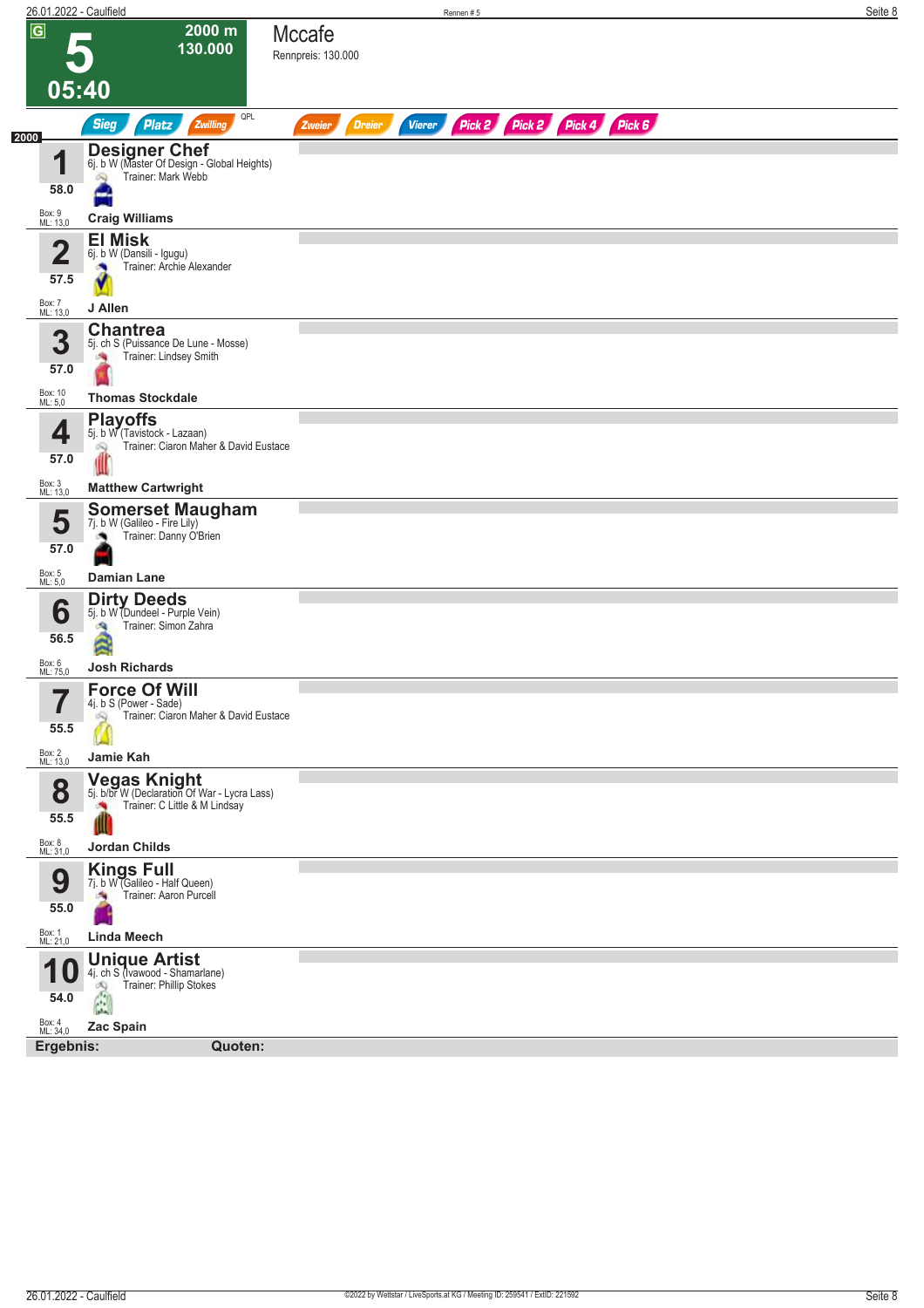|                     | 26.01.2022 - Caulfield                                                                  | Rennen#6                                        |                                    | Seite 9 |
|---------------------|-----------------------------------------------------------------------------------------|-------------------------------------------------|------------------------------------|---------|
| $\sqrt{G}$          | 1400 m<br>160.000                                                                       | <b>John Dillon Stakes</b><br>Rennpreis: 160.000 |                                    |         |
|                     | 06:20                                                                                   |                                                 |                                    |         |
|                     | QPL<br><b>Sieg</b><br><b>Platz</b><br>Zwilling                                          | <b>Vierer</b><br><b>Dreier</b><br>Zweier        | Pick 2 Pick 2 Pick 3 Pick 4 Pick 6 |         |
| 1400                |                                                                                         |                                                 |                                    |         |
| И                   | Age Of Chivalry<br>6j. b/br W (He's Remarkable - Onyx)<br>Trainer: Simon Zahra<br>öQ)   |                                                 |                                    |         |
| 60.0                |                                                                                         |                                                 |                                    |         |
| Box: 7<br>ML: 13,0  | <b>Jamie Mott</b>                                                                       |                                                 |                                    |         |
| 2                   | <b>Crosshaven</b><br>4j. b W (Smart Missile - Irish Colleen)                            |                                                 |                                    |         |
| 59.0                | Trainer: Ben & Jd Hayes<br>淘                                                            |                                                 |                                    |         |
| Box: 9<br>ML: 9,0   | J Allen                                                                                 |                                                 |                                    |         |
| 3                   | <b>Groundswell</b><br>5j. b W (Fastnet Rock - The Broken Shore)                         |                                                 |                                    |         |
| 59.0                | Trainer: A & S Freedman<br>Q                                                            |                                                 |                                    |         |
| Box: 8<br>ML: 12,0  | <b>Damian Lane</b>                                                                      |                                                 |                                    |         |
|                     | Lighthouse                                                                              |                                                 |                                    |         |
| 4                   | 5j. gr S (Mizzen Mast - More Hoping)<br>Trainer: Ciaron Maher & David Eustace           |                                                 |                                    |         |
| 56.5                |                                                                                         |                                                 |                                    |         |
| Box: 6<br>ML: 205,0 | Jye Mcneil                                                                              |                                                 |                                    |         |
| 5                   | <b>Open Minded</b><br>5j. b W (Jimmy Choux - Hidden Passion)<br>Trainer: A & S Freedman |                                                 |                                    |         |
| 55.5                |                                                                                         |                                                 |                                    |         |
| Box: 3<br>ML: 44,0  | <b>Damien Thornton</b>                                                                  |                                                 |                                    |         |
| 6                   | <b>More Than Exceed</b><br>6j. b W (More Than Ready - Exceedingly Rega                  |                                                 |                                    |         |
| 54.5                | Trainer: Phillip Stokes                                                                 |                                                 |                                    |         |
| Box: 2<br>ML: 26,0  | <b>Brett Prebble</b>                                                                    |                                                 |                                    |         |
| 7                   | <b>Biometric</b>                                                                        |                                                 |                                    |         |
| $\blacksquare$      | 6j. br W (Bated Breath - Bionic)<br>Trainer: Ben & Jd Hayes                             |                                                 |                                    |         |
| 54.0                |                                                                                         |                                                 |                                    |         |
| Box: 5<br>ML: 21,0  | H Coffey<br><b>Excelida</b>                                                             |                                                 |                                    |         |
| 8                   | 5j. b S (Exceed And Excel - Lady Sayyida)<br>Trainer: Ben & Jd Hayes<br>÷,              |                                                 |                                    |         |
| 54.0                |                                                                                         |                                                 |                                    |         |
| Box: 1<br>ML: 9,0   | <b>Michael Dee</b>                                                                      |                                                 |                                    |         |
| 9                   | Witchfulthinking<br>5j. b S (War Chant - Rokeby's Witch)                                |                                                 |                                    |         |
| 54.0                | Trainer: Andrew Noblet                                                                  |                                                 |                                    |         |
| Box: 4<br>ML: 51,0  | <b>Patrick Moloney</b>                                                                  |                                                 |                                    |         |
| Ergebnis:           | Quoten:                                                                                 |                                                 |                                    |         |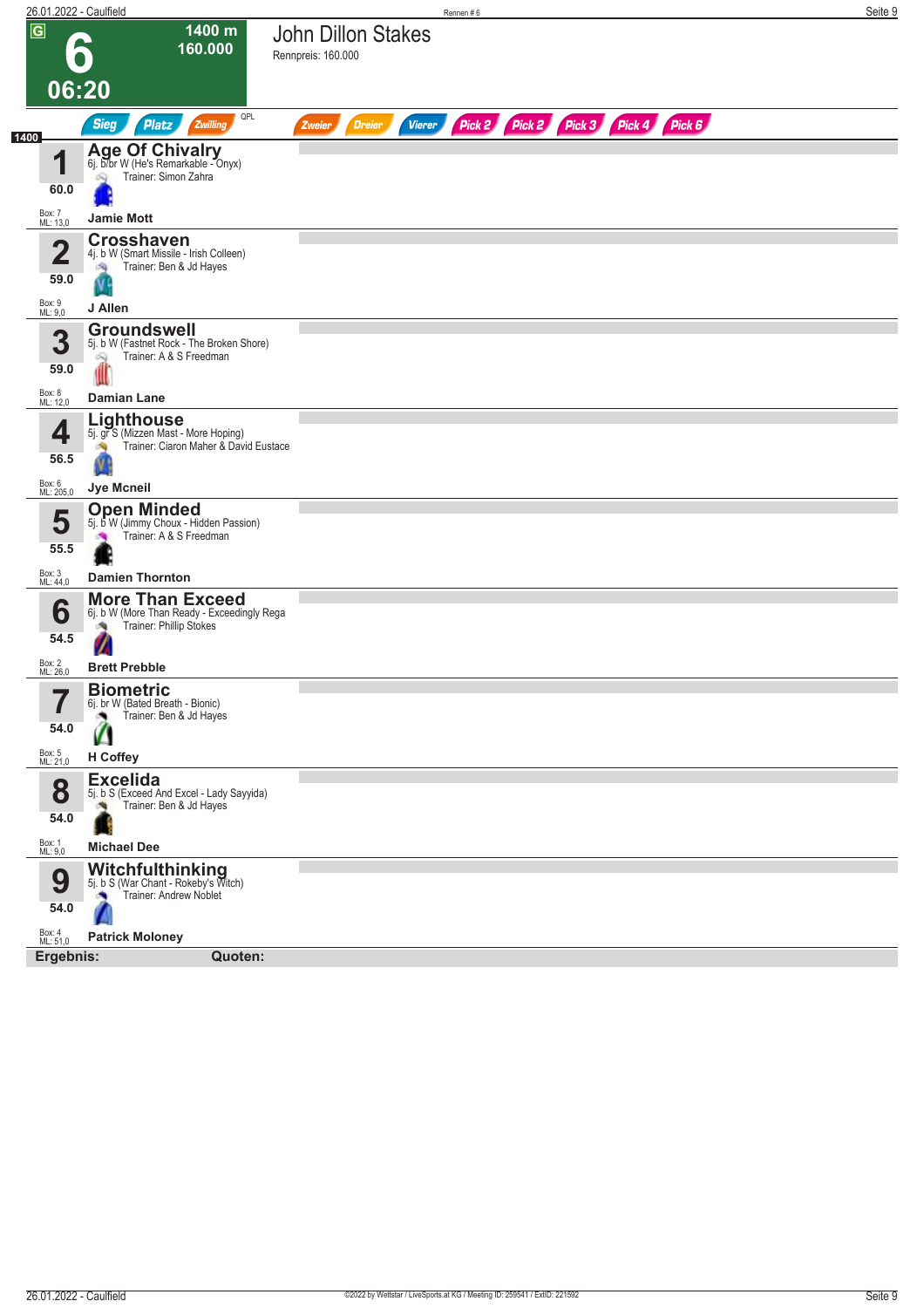|                |                                           | 26.01.2022 - Caulfield                                                                                                                 | Rennen #7                                                                      | Seite 10 |
|----------------|-------------------------------------------|----------------------------------------------------------------------------------------------------------------------------------------|--------------------------------------------------------------------------------|----------|
| $\overline{G}$ | 07:00                                     | 1400 m<br>75.000                                                                                                                       | Tile Importer<br>Rennpreis: 75.000                                             |          |
|                |                                           | QPL<br><b>Sieg</b><br><b>Platz</b><br>Zwilling                                                                                         | Pick 2 Pick 2 Pick 3 Pick 4 Pick 6<br><b>Dreier</b><br><b>Vierer</b><br>Zweier |          |
| 1400           | 4<br>62.5<br>Box: 2<br>ML: 10,0           | <b>Over The Sky</b><br>5j. b W (Tavistock - Layla Rose)<br>Trainer: Mick Price & Michael Kent Jnr<br>淘<br>业<br><b>Thomas Stockdale</b> |                                                                                |          |
|                | $\mathbf 2$<br>61.5<br>Box: 10<br>ML: 4,0 | <b>So Risque</b><br>4j. b W (So You Think - Risque Business)<br>Trainer: Ben & Jd Hayes<br><b>Josh Richards</b>                        |                                                                                |          |
|                | 3<br>61.0<br>Box: 5<br>ML: 91,0           | <b>New Choice</b><br>5j. b W (Delightful Choice - New Horizon)<br>Trainer: C Vidotto & C Beasy<br>Ø,<br><b>Madison Lloyd</b>           |                                                                                |          |
|                | 4<br>60.5<br>Box: 13<br>ML: 26,0          | <b>Rathlin</b><br>4j. br W (Fastnet Rock - Wiener)<br>Trainer: Ciaron Maher & David Eustace<br><b>Alana Kelly</b>                      |                                                                                |          |
|                | 5<br>60.0<br>Box: 1<br>ML: 18,0           | <b>Show Some Decorum</b><br>4j. b W (Starspangledbanner - No Love Letters<br>Trainer: A & S Freedman<br><b>Matthew Cartwright</b>      |                                                                                |          |
|                | 6<br>60.0<br>Box: 7                       | <b>The Stager</b><br>5j. b/br W (So You Think - Strega)<br>Trainer: Tom Dabernig                                                       |                                                                                |          |
|                | ML: 13,0<br>→                             | <b>Laura Lafferty</b><br><b>Saint Of Katowice</b><br>5j. b W (Elzaam - Silesian)                                                       |                                                                                |          |
|                | 59.5<br>Box: 12<br>ML: 9,0                | Trainer: Ciaron Maher & David Eustace<br>×<br>J Allen                                                                                  |                                                                                |          |
|                | 8<br>59.0                                 | <b>Adandiman</b><br>4j. br W (Dandino - Mumbeilly)<br>Trainer: Mitchell Freedman<br>ó.                                                 |                                                                                |          |
|                | Box: 9<br>ML: 9,0<br>9<br>59.0            | <b>Tahlia Hope</b><br><b>Mark Of The Man</b><br>4j. b W (Markaz - Wishing Chair)<br>Trainer: Aaron Purcell<br>i Sig                    |                                                                                |          |
|                | Box: 14<br>ML: 41,0<br>И                  | Damian Lane<br><b>Paperboy</b><br>6j. gr W (Written Tycoon - Blue Simone)<br>Trainer: Gavin Bedggood                                   |                                                                                |          |
|                | 59.0<br>Box: 3<br>ML: 11,0                | <b>Mark Zahra</b>                                                                                                                      |                                                                                |          |
|                | И.<br>59.0                                | Yanacocha<br>5j. b/br W (Unencumbered - Chartilla)<br>Trainer: Robert Hickmott                                                         |                                                                                |          |
|                | Box: 8<br>ML: 101,0<br>58.5               | <b>Jamie Mott</b><br><b>Thunder Point</b><br>4j. b W (Host - Petit Cadeau)<br>Trainer: Symon Wilde<br>陶                                |                                                                                |          |
|                | Box: 11<br>ML: 48,0                       | <b>Linda Meech</b>                                                                                                                     |                                                                                |          |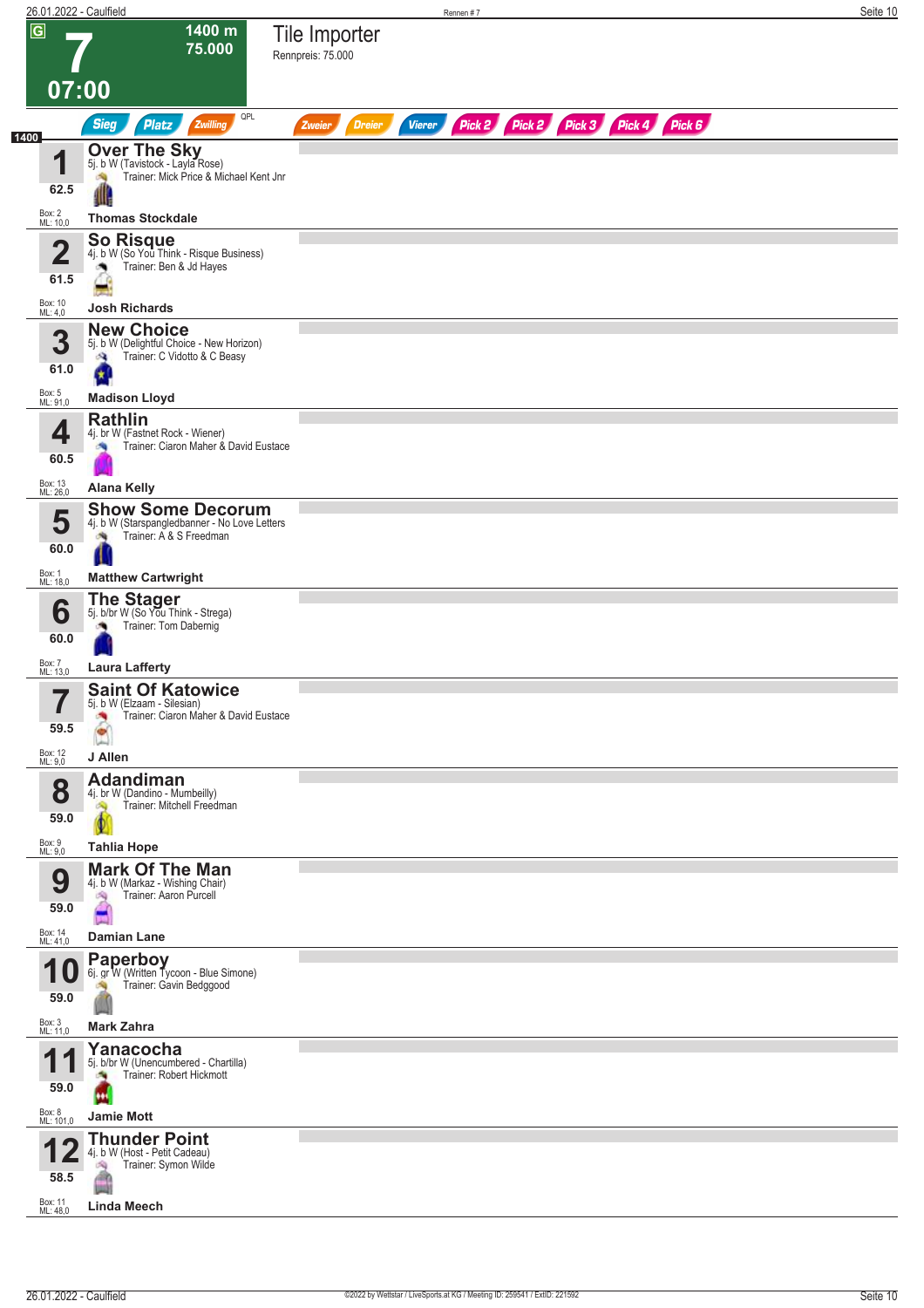| 26.01.2022 - Caulfield          |                                                                           |                                    | Rennen#7                |                             |  | Seite 11 |
|---------------------------------|---------------------------------------------------------------------------|------------------------------------|-------------------------|-----------------------------|--|----------|
| $\overline{G}$                  | 1400 m<br>75.000                                                          | Tile Importer<br>Rennpreis: 75.000 |                         |                             |  |          |
| 07:00                           |                                                                           |                                    |                         |                             |  |          |
| <b>Sieg</b>                     | QPL<br>Platz<br>Zwilling                                                  | Dreier<br>Zweier                   | Pick 2<br><b>Vierer</b> | Pick 2 Pick 3 Pick 4 Pick 6 |  |          |
| 58.0                            | Alpha Sky<br>7j. b/br W (Patronize - Au Fait)<br>Trainer: Stephen Brown   |                                    |                         |                             |  |          |
| Box: 4<br>ML: 91,0<br>Jamie Kah |                                                                           |                                    |                         |                             |  |          |
| 58.0                            | Zac De Boss<br>4j. b W (Zacinto - Vera De Bosset)<br>Trainer: Simon Zahra |                                    |                         |                             |  |          |
| Box: 6<br>ML: 11,0              | <b>Damien Thornton</b>                                                    |                                    |                         |                             |  |          |
| Ergebnis:                       | Quoten:                                                                   |                                    |                         |                             |  |          |
|                                 |                                                                           |                                    |                         |                             |  |          |